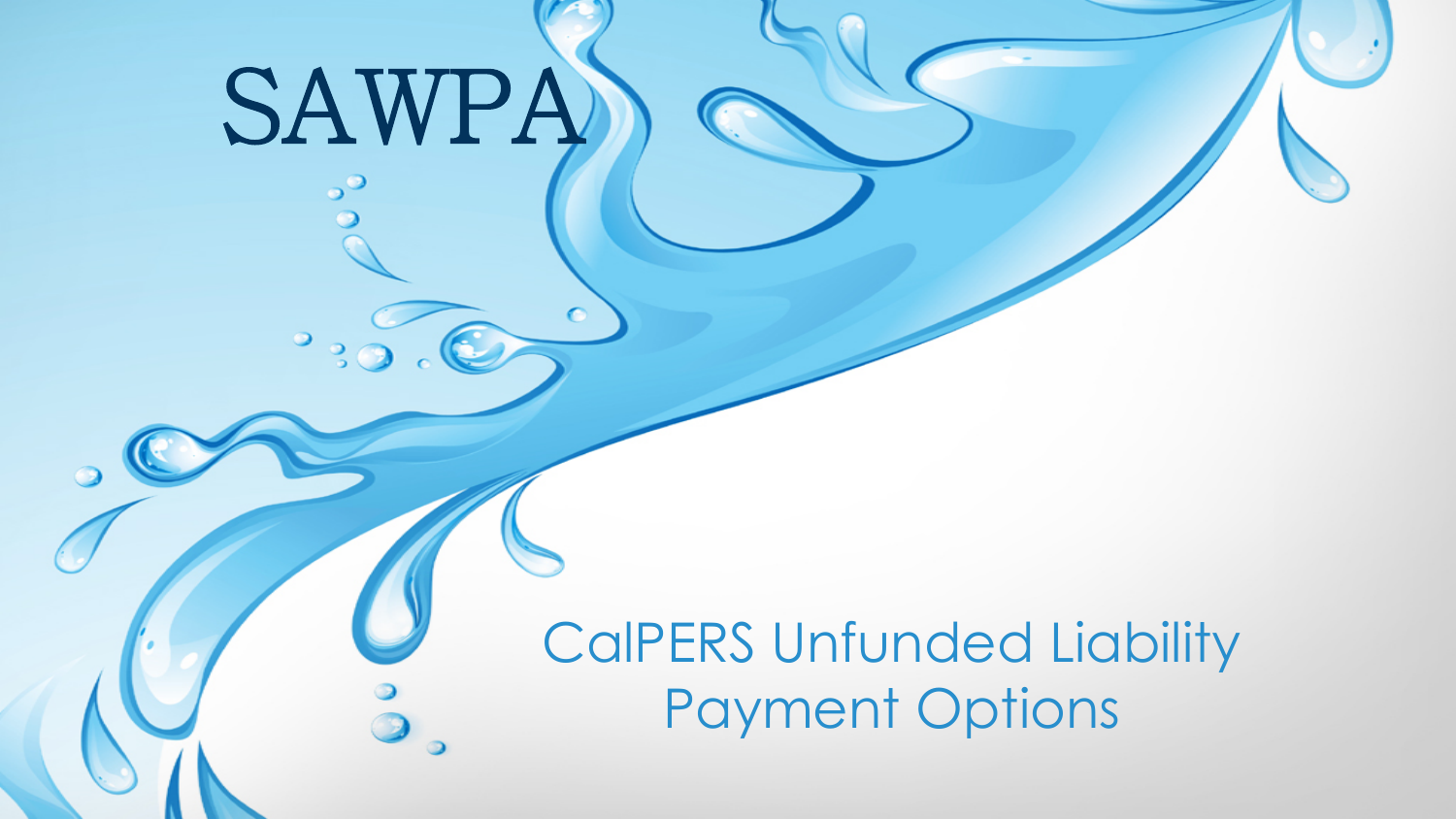# CalPERS Formula

### PERS 2% @ 55 - Classic

|                                                 | <b>FYE 2020 FYE 2021</b> |                      |
|-------------------------------------------------|--------------------------|----------------------|
| <b>PERS Employers Rate</b>                      |                          | $11.12\%$ $11.816\%$ |
| <b>Employer Paid Member Contribution (EPMC)</b> | $1.40\%$                 | $0\%$                |
| <b>Unfunded Liability Payment</b>               |                          | \$229,033 \$277,384  |

 $\mathbf{e}^{\epsilon}$ 

### PERS 2% @ 62 - PEPRA

|                                   | <b>FYE 2020 FYE 2021</b> |                     |
|-----------------------------------|--------------------------|---------------------|
| <b>PERS Employers Rate</b>        |                          | $7.191\%$ $7.847\%$ |
| <b>Unfunded Liability Payment</b> | \$6,095                  | \$11,686            |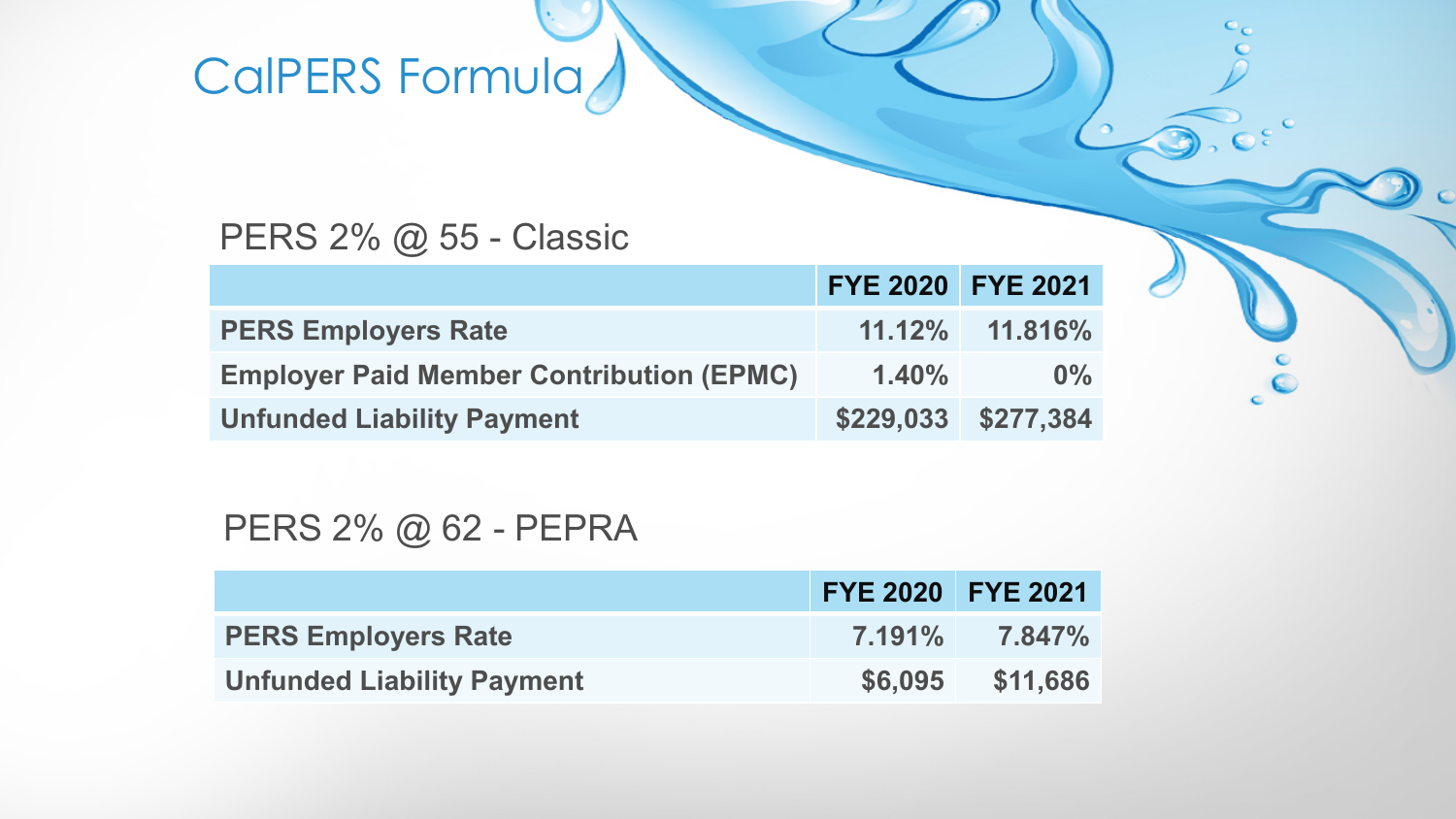### UAL – Classic Members

| <b>FYE</b> | <b>Unfunded</b><br><b>Liability</b> | <b>Discount</b><br><b>Rate</b> | <b>Employer</b><br><b>Rate</b> | <b>UAL Payment</b> |
|------------|-------------------------------------|--------------------------------|--------------------------------|--------------------|
| 2015       | \$2,169,716                         | 7.5%                           | 12.434%                        | \$0                |
| 2016       | \$2,247,501                         | 7.5%                           | 9.454%                         | \$87,085           |
| 2017       | \$3,104,742                         | 7.5%                           | 9.846%                         | \$106,117          |
| 2018       | \$3,724,430                         | 7.375%                         | 9.887%                         | \$135,256          |
| 2019       | \$3,649,848                         | 7.25%                          | 10.411%                        | \$180,636          |
| 2020       | $$4,461,839*$                       | 7.0%                           | 11.12%                         | \$229,033          |

 $\mathsf{C}^{\mathsf{c}}$ 

\* Projected

**In July 2012, we paid off our side fund of \$321,424**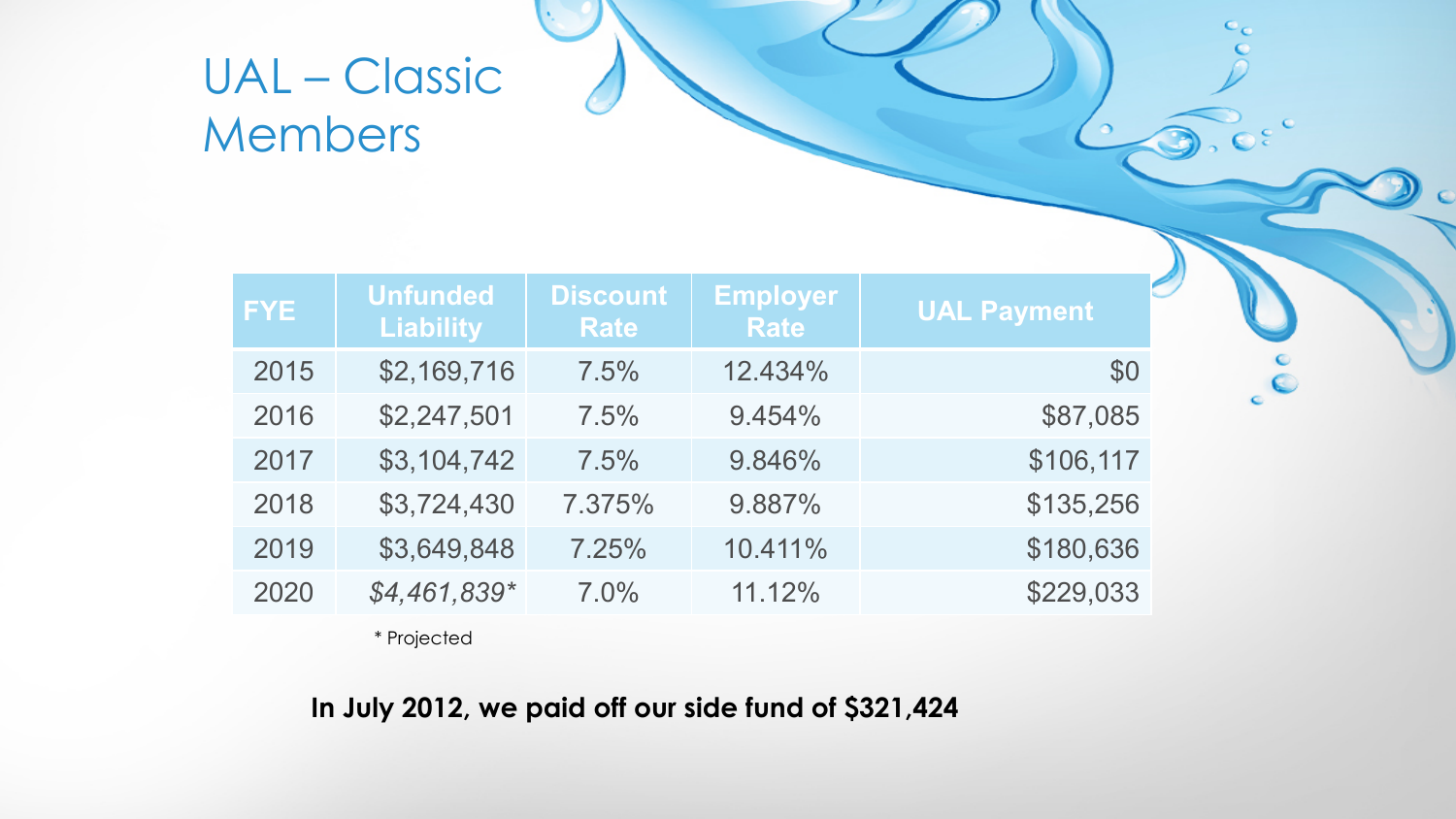### UAL - PEPRA Members

| <b>FYE</b> | <b>Unfunded</b><br><b>Liability</b> | <b>Discount</b><br><b>Rate</b> | <b>Employer</b><br><b>Rate</b> | <b>UAL Payment</b> |
|------------|-------------------------------------|--------------------------------|--------------------------------|--------------------|
| 2015       | \$0                                 | 7.5%                           | 6.70%                          | \$0                |
| 2016       | \$0                                 | 7.5%                           | 6.724%                         | \$0                |
| 2017       | \$6,847                             | 7.5%                           | 7.066%                         | \$57               |
| 2018       | \$25,286                            | 7.375%                         | 7.045%                         | \$174              |
| 2019       | \$28,087                            | 7.25%                          | 7.383%                         | \$5,486            |
| 2020       | $$52,175$ *                         | 7.0%                           | 7.191%                         | \$6,095            |

 $\sum_{i=1}^{\infty} c_i$ 

 $\circ$ 

\* Projected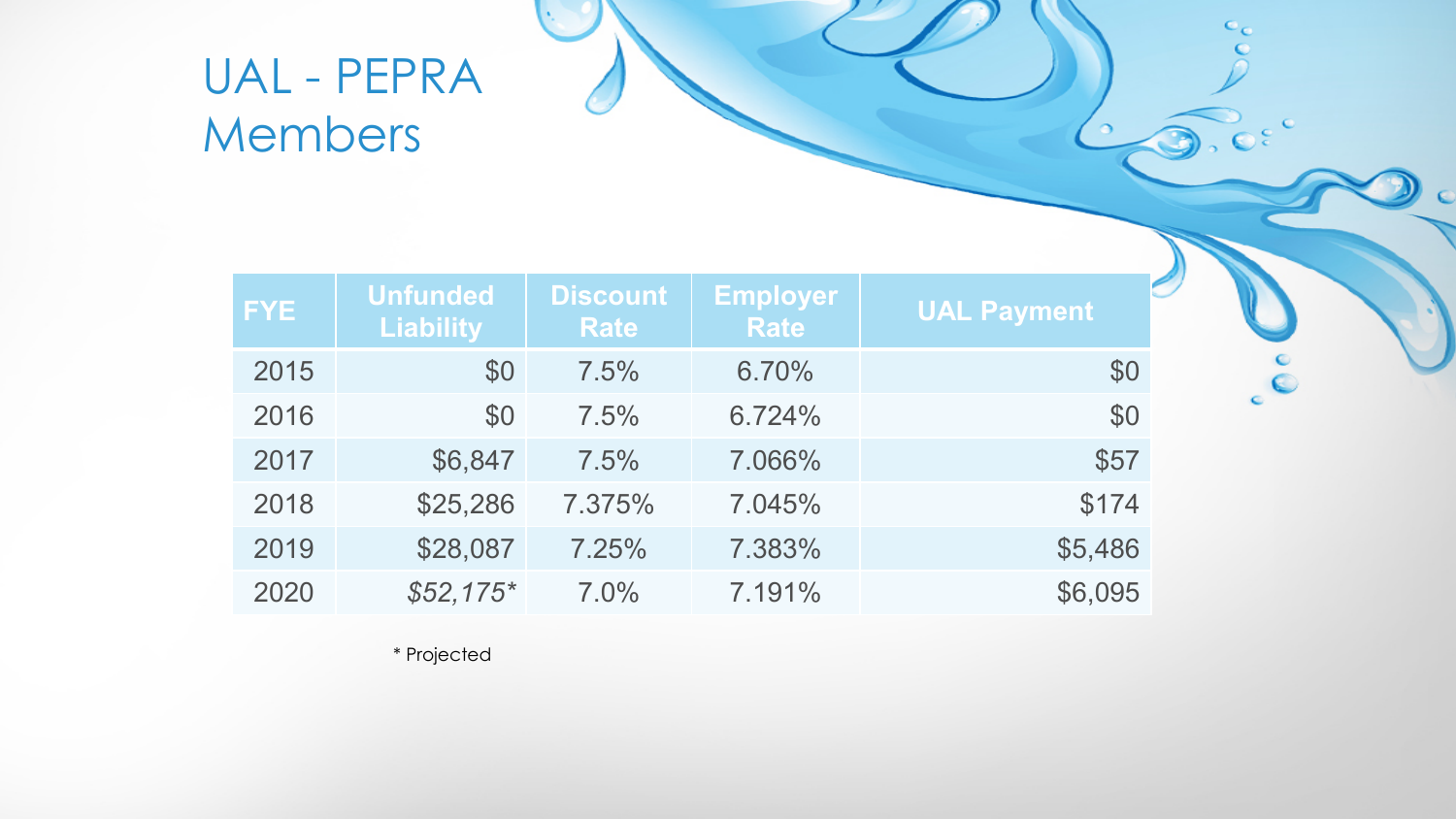### **Definitions**

#### **Unfunded Liability**

A liability that does not have current or projected assets to cover the liability.

#### Unfunded Accrued Liability (UAL)

The present value of future employer contributions for service that has already been earned.

#### Deferred Outflows of Resources

The consumption of net assets by the government that is applicable to a future reporting period. (prepaid items and deferred charges)

#### Deferred Inflows of Resources

An acquisition of net assets by the government that is applicable to a future reporting period. (deferred revenue and advance collections)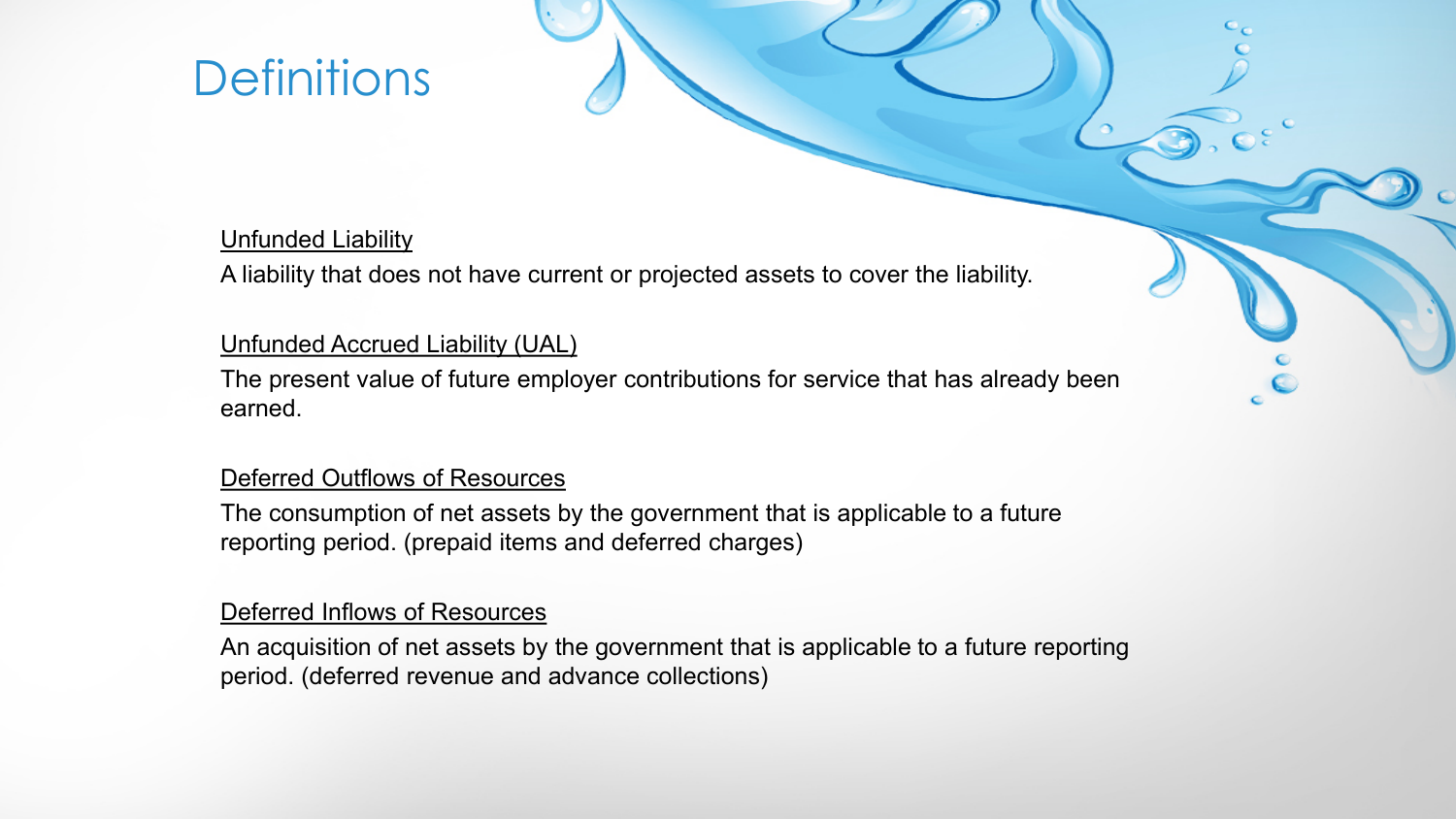### Options to Pay Down the UAL

- Option 1
	- Pay off \$2,551,673 from reserves
	- Interest savings of \$2,538,190 over amortization period
	- Lower annual payment approximately \$190,000 per year
- Option 2
	- Use Alternative Amortization Schedule
		- 15 year
		- 10 year
	- Increase annual payment amount
	- Reduce interest costs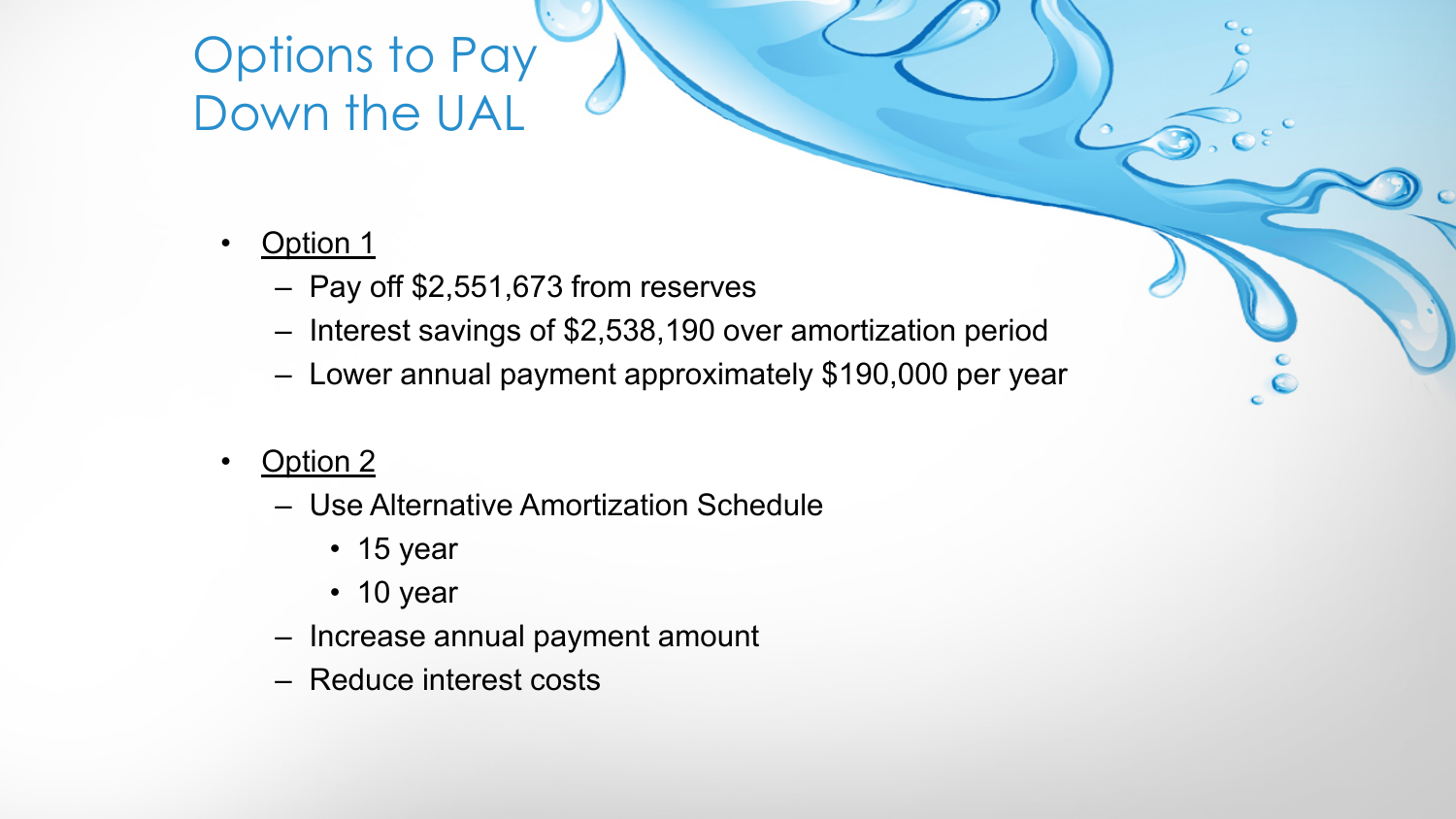### Option 1- Pay Down the UAL

#### Schedule of Plan's Amortization Bases

|                            |                    | Amorti-       |                |                |                |                |                 | <b>Scheduled</b> |
|----------------------------|--------------------|---------------|----------------|----------------|----------------|----------------|-----------------|------------------|
|                            | <b>Date</b>        | zation        | <b>Balance</b> | <b>Payment</b> | <b>Balance</b> | <b>Payment</b> | <b>Balance</b>  | <b>Payment</b>   |
| <b>Reason for Base</b>     | <b>Established</b> | <b>Period</b> | 6/30/18        | 2018-19        | 6/30/19        | 2019-20        | 6/30/20         | for 2020-21      |
| SHARE OF PRE-2013 POOL UAL | 06/30/13           | 17            | \$995,357      | \$77,016       | \$985,366      | \$79,110       | \$972,510       | \$80,246         |
| NON-ASSET (GAIN)/LOSS      | 06/30/13           | 25            | \$(14,944)     | \$(792)        | \$(15, 171)    | \$(1,018)      | \$(15,180)      | \$(1,030)        |
| ASSET (GAIN)/LOSS          | 06/30/13           | 25            | \$1,554,636    | \$82,432       | \$1,578,192    | \$105,860      | \$1,579,163     | \$107,126        |
| NON-ASSET (GAIN)/LOSS      | 06/30/14           | 26            | \$1,312        | \$52           | \$1,350        | \$72           | \$1,370         | \$91             |
| ASSET (GAIN)/LOSS          | 06/30/14           | 26            | \$(1,231,331)  | \$(49,085)     | \$(1,266,750)  | \$(67,242)     | \$(1, 285, 867) | \$(85,030)       |
| <b>ASSUMPTION CHANGE</b>   | 06/30/14           | 16            | \$752,049      | \$41,374       | \$761,895      | \$56,665       | \$756,613       | \$71,946         |
| NON-ASSET (GAIN)/LOSS      | 06/30/15           | 27            | \$(60,302)     | \$(1,627)      | \$(62,840)     | \$(2,508)      | \$(64,645)      | $$$ (3,381)      |
| ASSET (GAIN)/LOSS          | 06/30/15           | 27            | \$764,857      | \$20,639       | \$797,048      | \$31,809       | \$819,938       | \$42,886         |
| NON-ASSET (GAIN)/LOSS      | 06/30/16           | 28            | \$(113,778)    | \$(1,579)      | \$(120, 109)   | \$(3,245)      | \$(125,160)     | \$(4,919)        |
| ASSET (GAIN)/LOSS          | 06/30/16           | 28            | \$955,787      | \$13,263       | \$1,008,973    | \$27,257       | \$1,051,406     | \$41,319         |
| <b>ASSUMPTION CHANGE</b>   | 06/30/16           | 18            | \$290,704      | \$5,486        | \$305,379      | \$11,272       | \$315,096       | \$17,155         |
| NON-ASSET (GAIN)/LOSS      | 06/30/17           | 29            | \$(23, 572)    | \$0            | \$(25,222)     | $$$ (350)      | \$(26,625)      | \$(708)          |
| ASSET (GAIN)/LOSS          | 06/30/17           | 29            | \$(472,726)    | \$0            | \$ (505, 817)  | \$(7,027)      | $$$ (533,955)   | \$(14,193)       |
| <b>ASSUMPTION CHANGE</b>   | 06/30/17           | 19            | \$306,173      | \$(17,773)     | \$345,990      | \$6,535        | \$363,449       | \$13,253         |
| NON-ASSET (GAIN)/LOSS      | 06/30/18           | 30            | \$70,036       | \$0            | \$74,938       | \$0            | \$80,184        | \$1,095          |
| ASSET (GAIN)/LOSS          | 06/30/18           | 30            | \$(146,190)    | \$0            | \$(156, 423)   | \$0            | \$(167,373)     | \$(2,286)        |
| METHOD CHANGE              | 06/30/18           | 20            | \$136,321      | \$(1,020)      | \$146,918      | \$(1,048)      | \$158,286       | \$2,951          |
| <b>ASSUMPTION CHANGE</b>   | 06/30/18           | 20            | \$479,689      | \$(15,410)     | \$529,207      | \$(15,833)     | \$582,630       | \$10,863         |
| <b>TOTAL</b>               |                    |               | \$4,244,078    | \$152,976      | \$4,382,924    | \$220,309      | \$4,461,840     | \$277,384        |
|                            |                    |               |                |                |                |                |                 |                  |

#### Discount rate used by CalPERS= 7%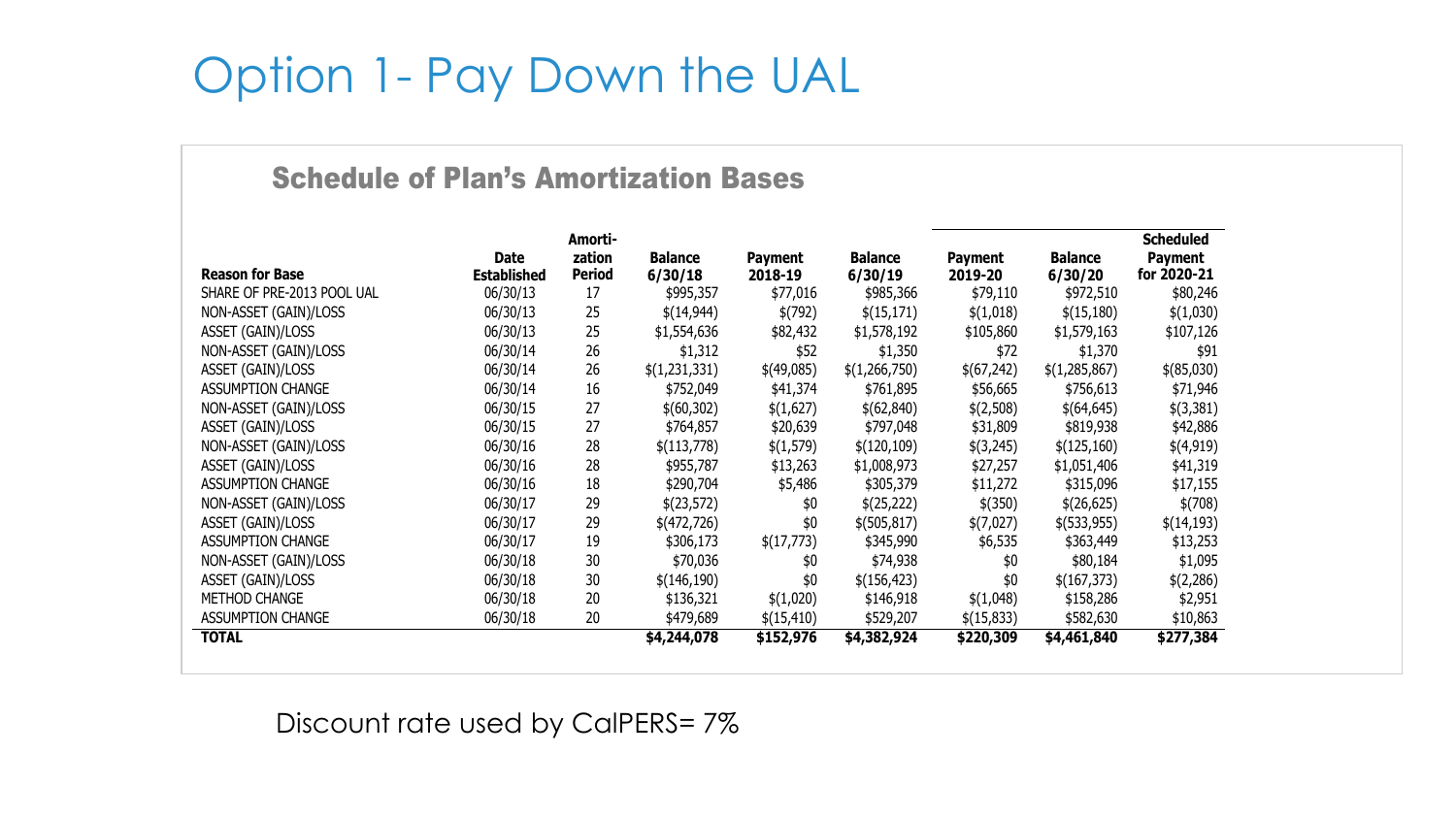### Option 1 – Pay Down the UAL

- Pay off amortization bases of \$2,551,673
- Interest savings of \$2,538,190 over amortization period
- Lower annual payment approximately \$190,000 per year
- Other Options
	- Could pay off other amortization bases
	- Could pay off the total UAL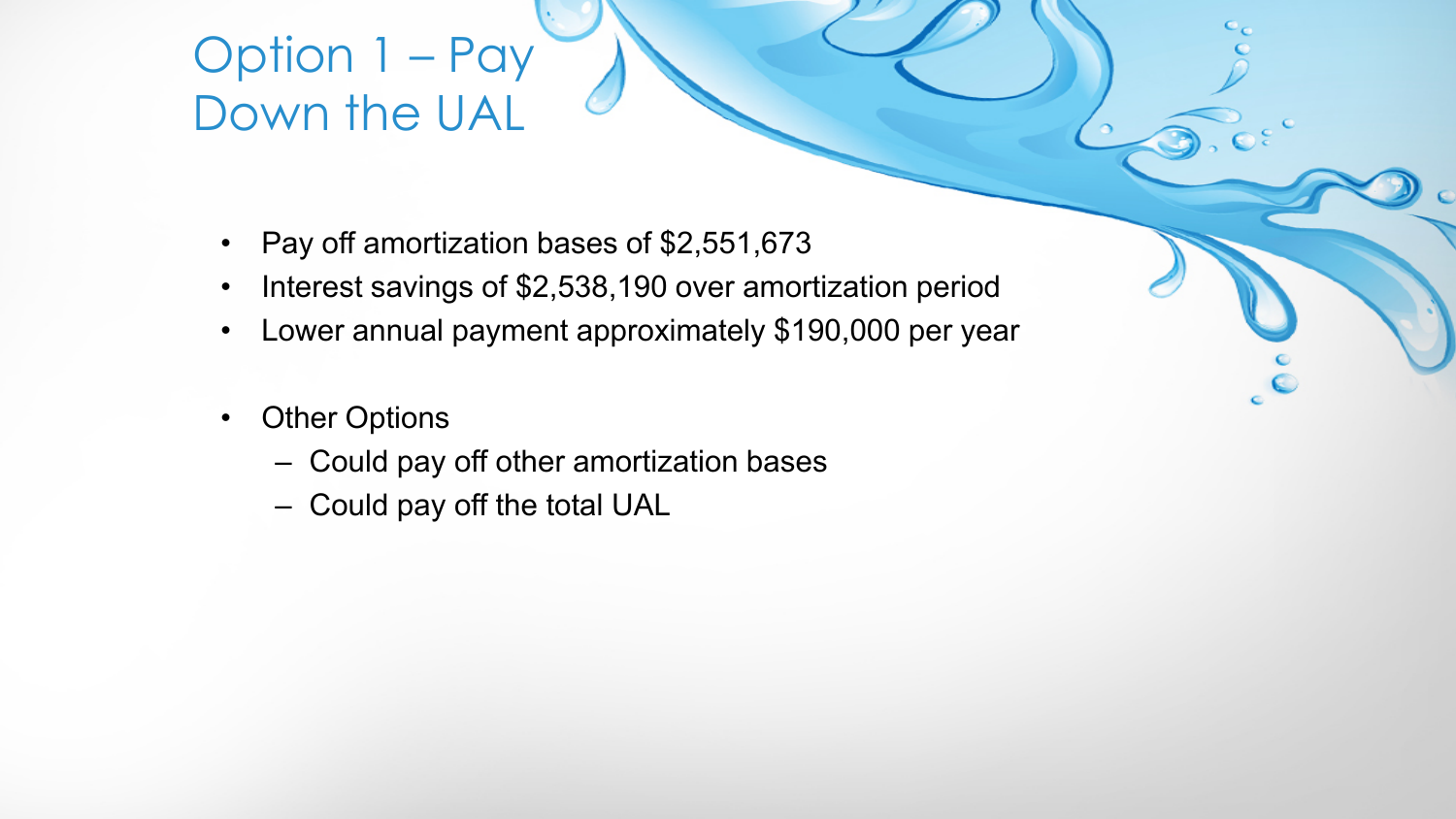### Option 1 – Pros and Cons

- Pros
	- Reduce the annual payment or continue same payment to reduce UAL quicker
	- Interest savings
	- Reduce liabilities on the balance sheet
	- Pay of UAL faster
	- Reserves earn average interest of 2.5%, liability accrues interest at 7%
- Cons
	- Lowers our total reserves
		- General Fund (100)
		- Brine Line Operating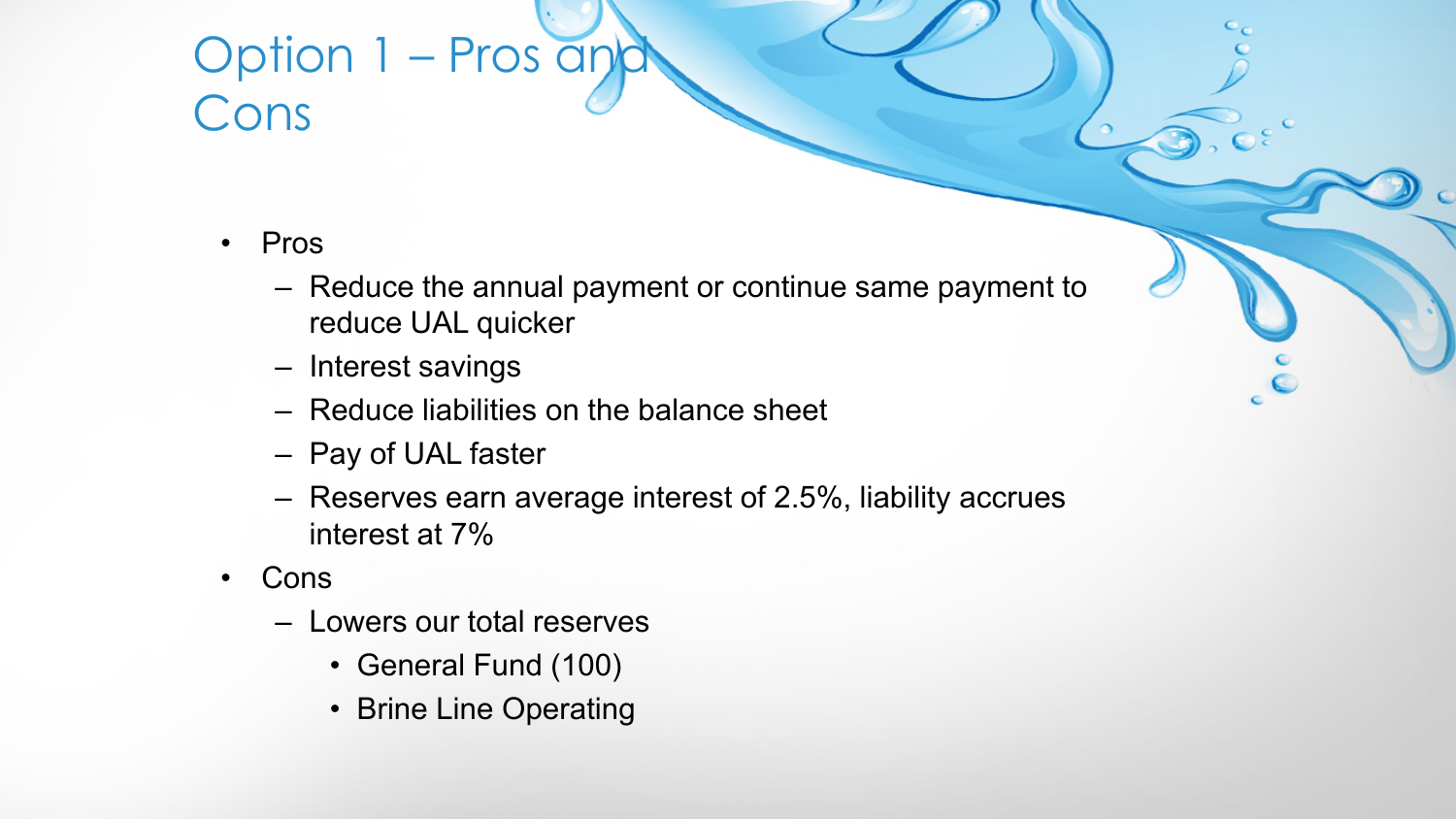### Option 2 - Use Alternate Amortization Schedule

- 15 Year Amortization Schedule
	- Increase annual payment amount by \$125,046 for FYE 2020
	- Estimated interest savings of \$1,052,918
- 10 Year Amortization Schedule
	- Increase annual payment amount by \$272,759 for FYE 2020
	- Estimated interest savings of \$2,167,359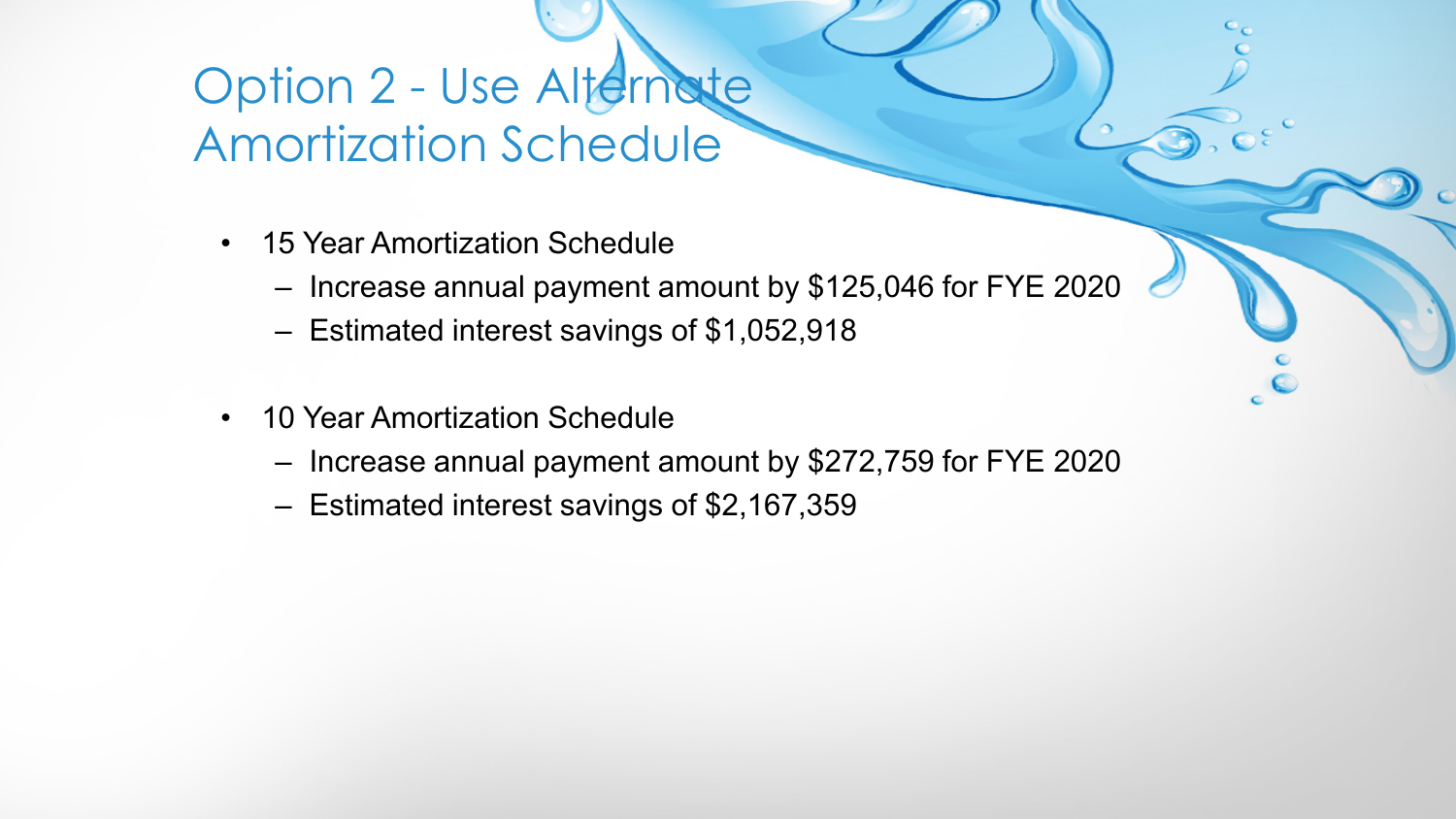## Option 2 – Pros and Cons

- Pros
	- Pay off UAL faster
	- Reduce liabilities on the balance sheet
	- Interest savings
- Cons
	- Is the higher payment sustainable?
	- Payment would continue to increase each year
	- Would increase our indirect costs and benefit rates
	- Would increase member agency contributions